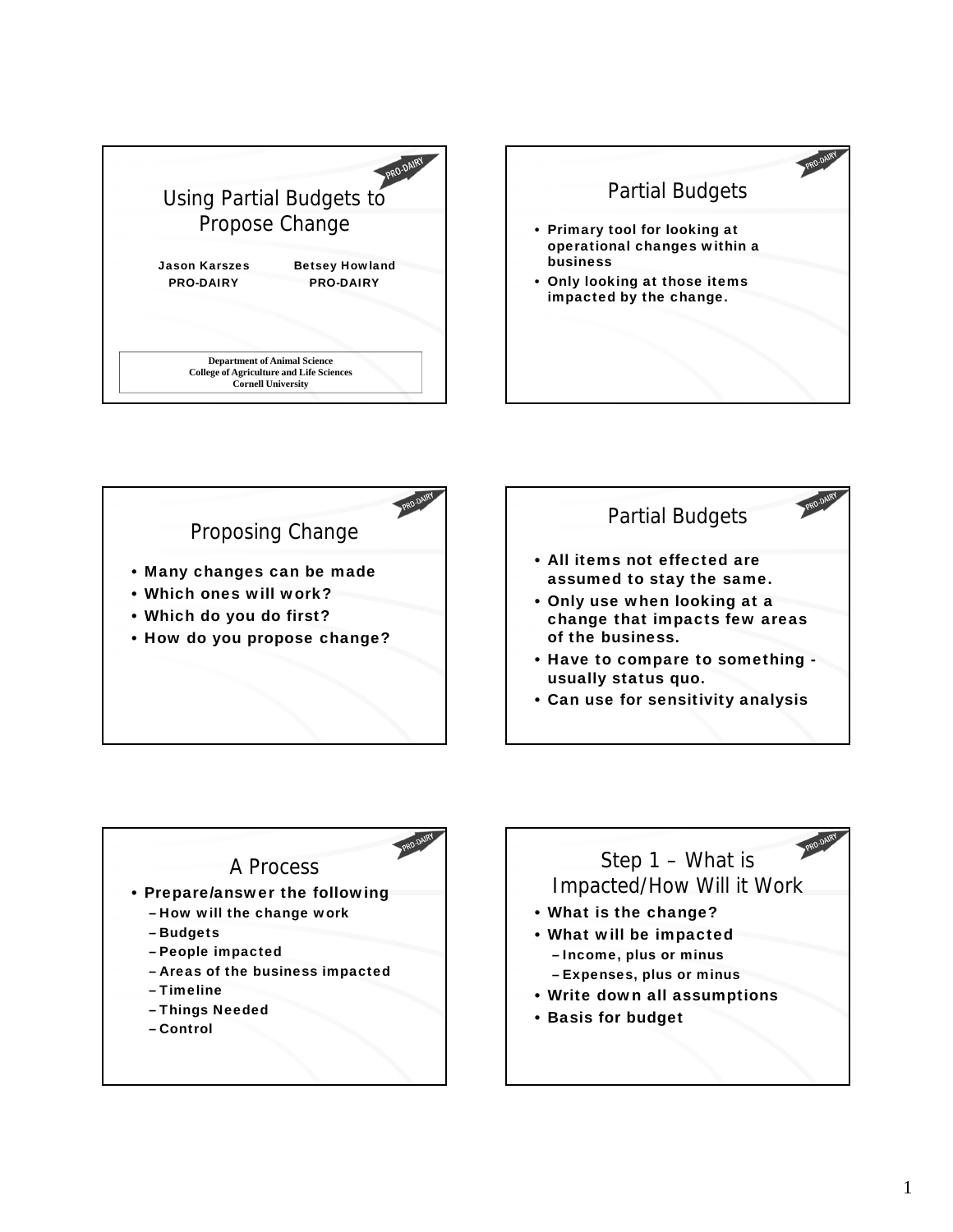



- \$50,000 cost
- 10 year life
- 10% salvage value
- What is the depreciation expense?

**\$4,500**







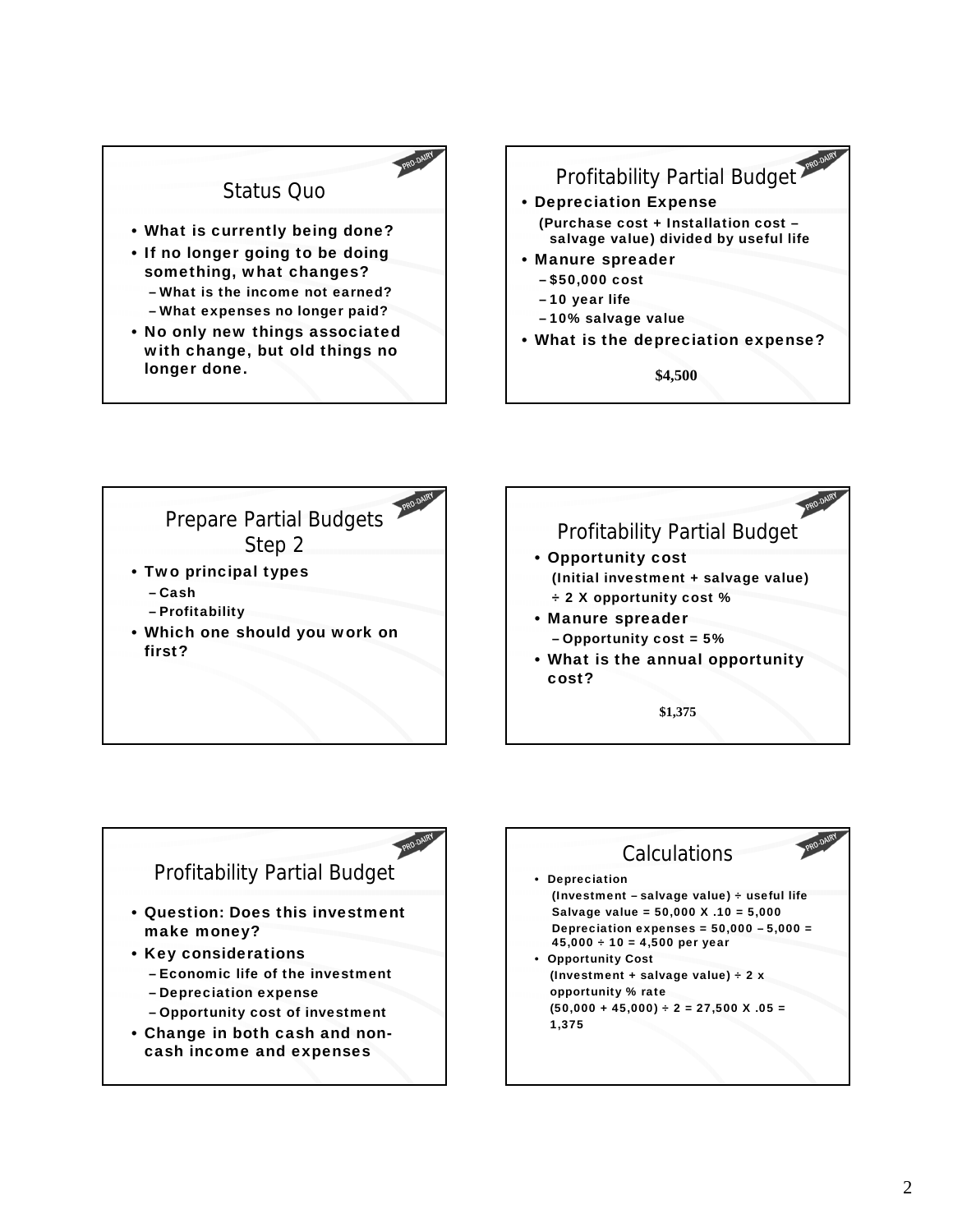











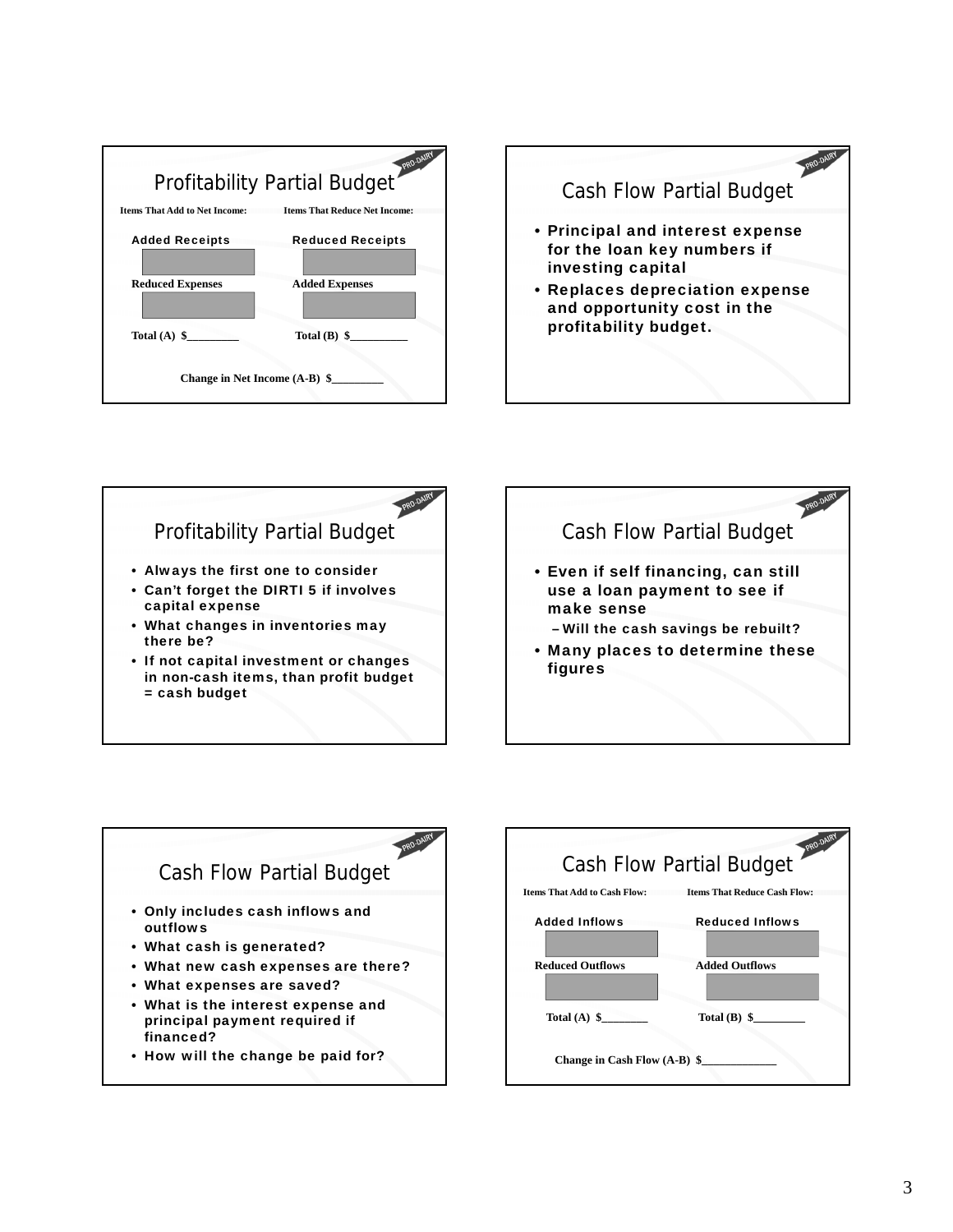## Partial Budgets

- Hard Numbers
	- High degree of certainty will occur
	- Highly accurate estimate of dollar change
- Generally added costs only hard number
- If no longer using an input, a hard savings.





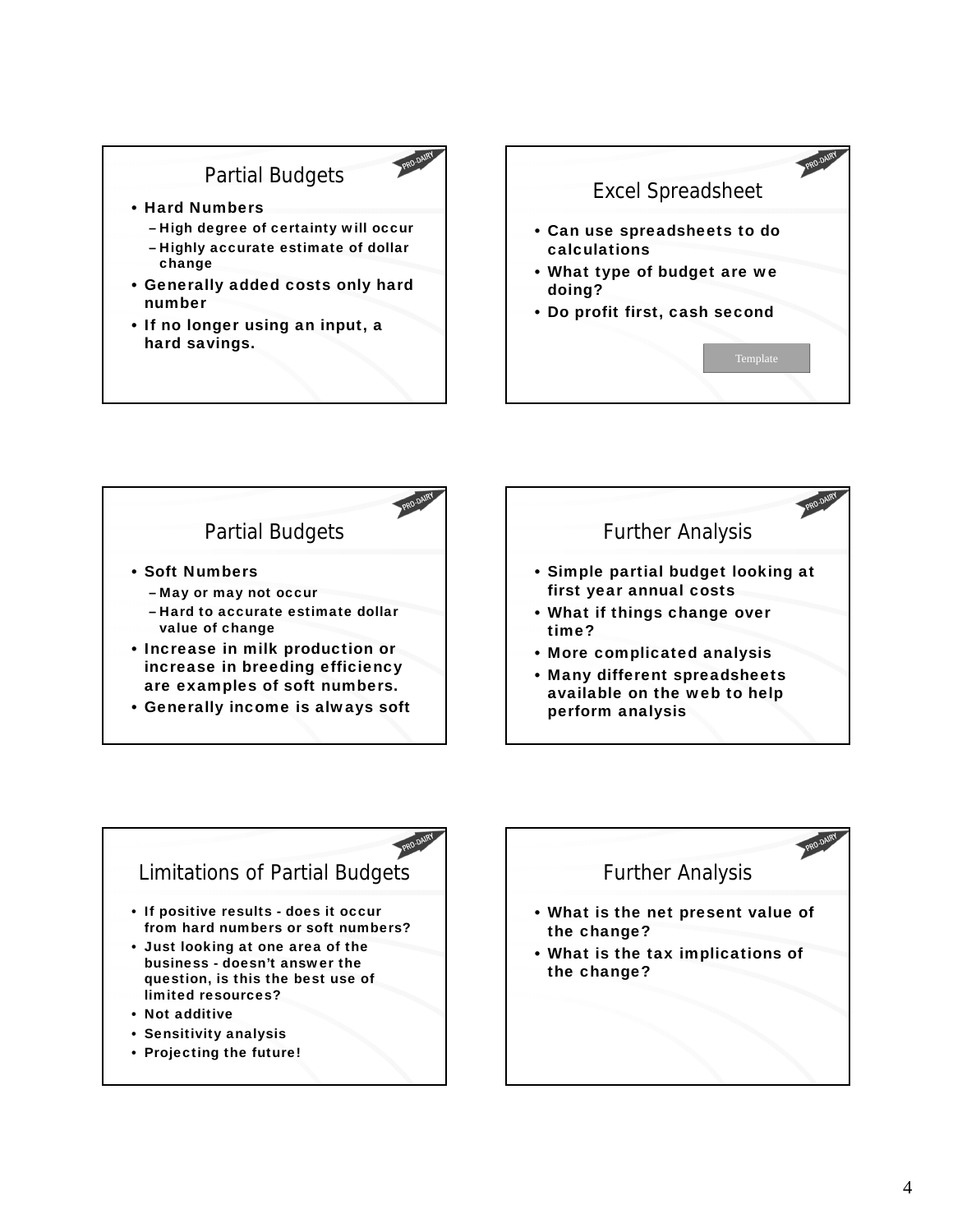







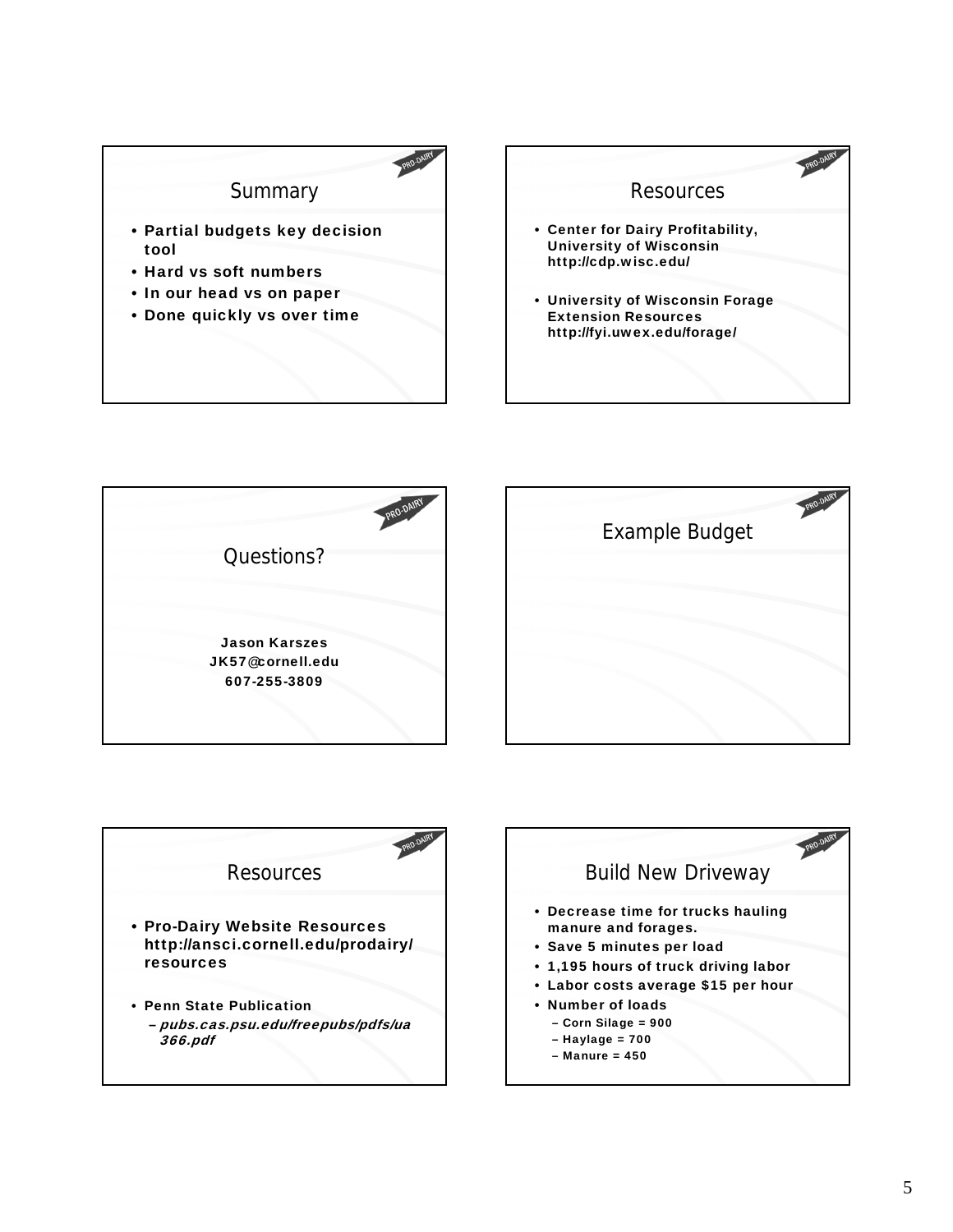

– 5% opportunity cost





– Manure = 450





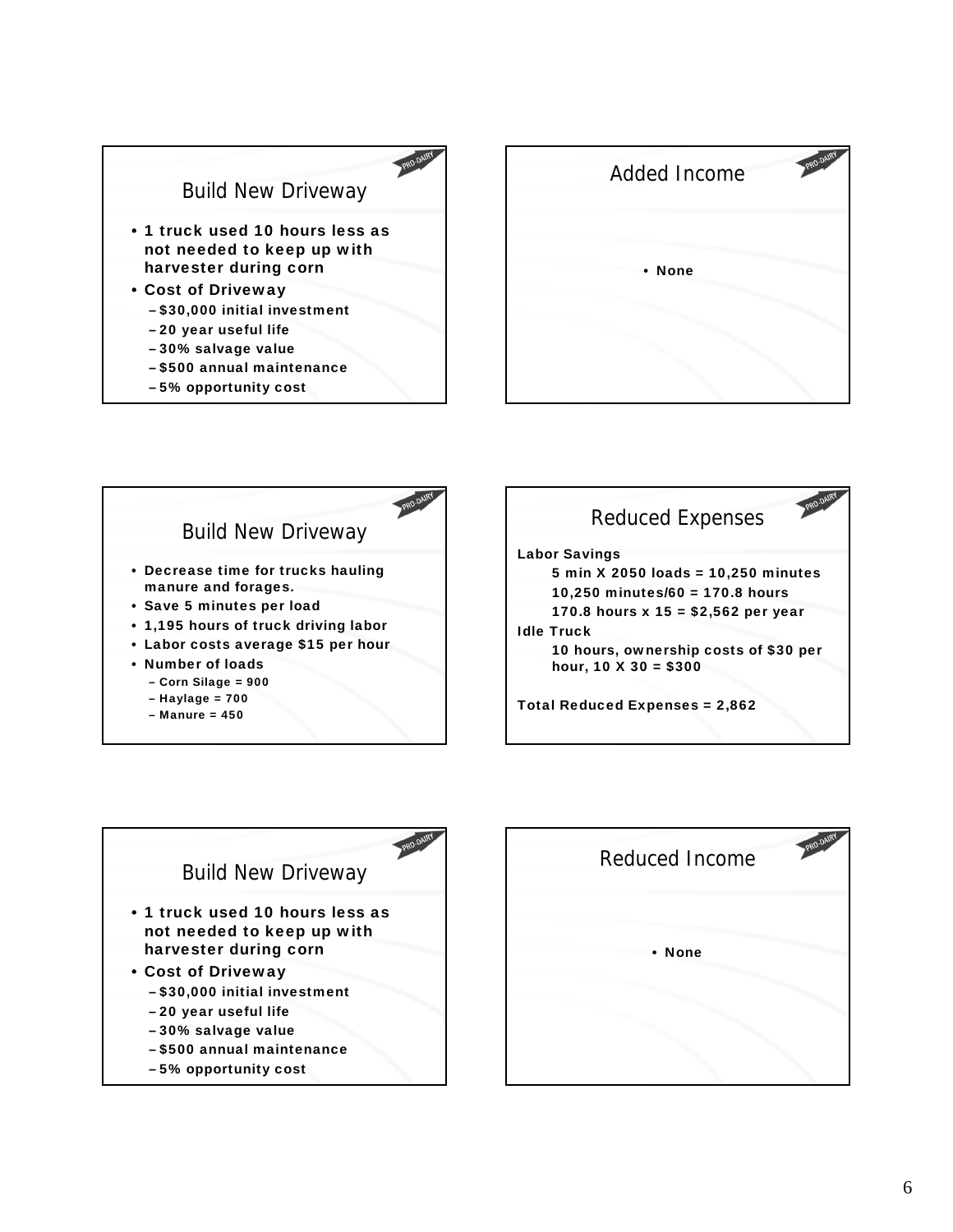









| PRO-DAIRY<br><b>Reduced Inflows</b> |  |
|-------------------------------------|--|
| • None                              |  |
|                                     |  |